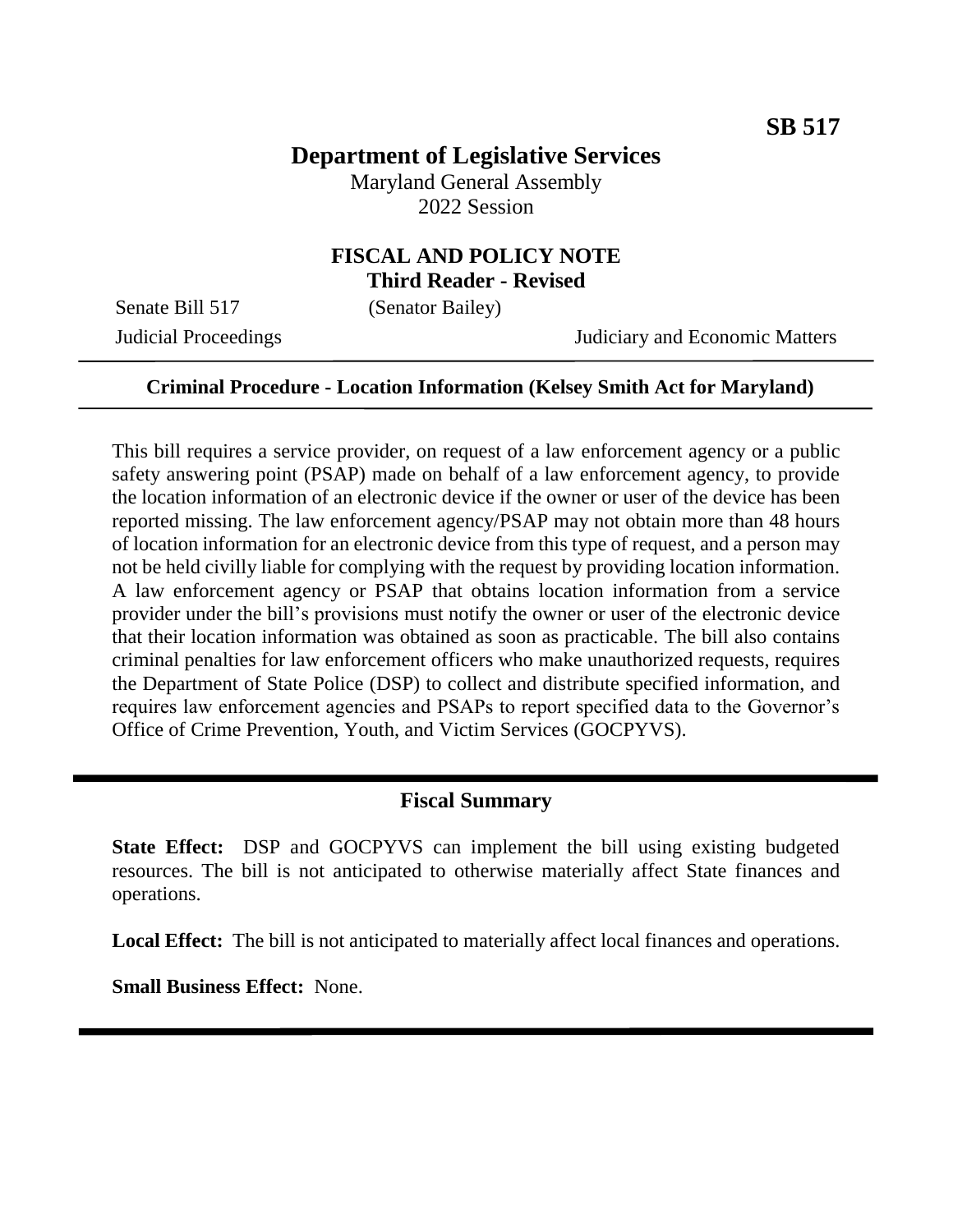## **Analysis**

**Bill Summary:** A law enforcement officer may not request information from a service provider under the bill's provisions if the law enforcement officer knows the owner or user of the electronic device has not been reported missing. A violation is a misdemeanor punishable by imprisonment for up to six months and/or a fine of up to \$500.

DSP must obtain contact information from all service providers authorized to do business in the State and any other relevant information that would assist a law enforcement agency or PSAP in making such a request; DSP must provide the collected information to each law enforcement agency and PSAP in the State.

By March 1 of each year, a law enforcement agency or PSAP that has requested location information from a service provider under the bill must report the total number of requests it made during the preceding calendar year to GOCPYVS.

## **Current Law:**

### *Court Orders for Electronic Device Location Information*

Section 1-203.1 of the Criminal Procedure Article authorizes a court to issue an order authorizing or directing a law enforcement officer to obtain location information from an electronic device if there is probable cause to believe that (1) a misdemeanor or felony has been, is being, or will be committed by the owner or user of the electronic device or the individual about whom electronic location information is being sought and (2) the location information being sought is evidence of, or will lead to evidence of, the misdemeanor or felony being investigated or will lead to the apprehension of an individual for whom an arrest warrant has previously been issued. Section 1-203.1 contains extensive procedural requirements regarding these orders.

An order to obtain location information issued under § 1-203.1 must (1) contain specified information regarding the electronic device, the owner/user of the device, the grounds for obtaining the location information, and the application for the order; (2) authorize the executing law enforcement officer to obtain the location information without giving notice to the owner or user of the electronic device or to the individual about whom the location information is being sought for the duration of the order; (3) specify the period of time for which location information is authorized to be obtained; and (4) if applicable, order the service provider to disclose to the executing law enforcement officer the location information associated with the electronic device for the period of time authorized and refrain from notifying the user, owner, or any other person of the disclosure of location information for as long as the required notice of the order to the user/subscriber of the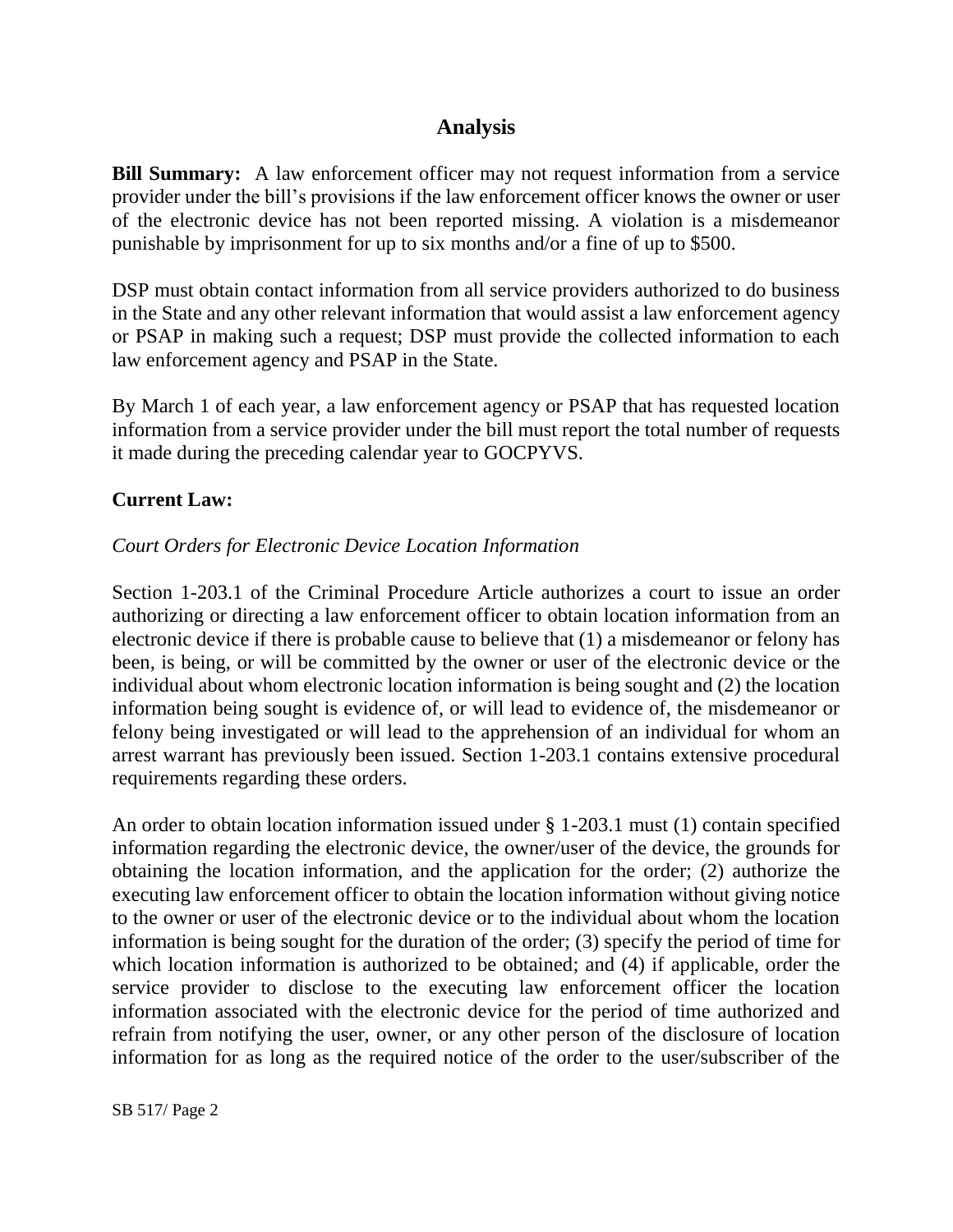electronic device is delayed. Up to 30 days of location information may be obtained under the order, unless extended as specified in statute.

Despite these requirements, a law enforcement officer may obtain location information for up to 48 hours in exigent circumstances or with the express consent of the user or owner of the electronic device (without the need for a court order). However, statute does not require a service provider to comply with a request made under these circumstances.

A person may not be held civilly liable for providing location information under the aforementioned circumstances.

### *Definitions*

With specified exceptions, an "electronic device" is a device that enables access to or use of an electronic communication service, a remote computing service, or a geographic location information service.

"Exigent circumstances" means an emergency or other judicially recognized exception to constitutional warrant requirements.

"Location information" means real-time or present information concerning the geographic location of an electronic device that is generated by or derived from the operation of that device.

The State's 9-1-1 system operates primarily through PSAPs. A PSAP is a communications facility that (1) is operated on a 24-hour basis; (2) first receives 9-1-1 requests for emergency services in a 9-1-1 service area; and (3) as appropriate, dispatches public safety services directly, transfers 9-1-1 requests for emergency services, or transmits incident data.

"Service provider" means the provider of an electronic communication service, a remote computing service, or any location information service.

## **Additional Information**

**Prior Introductions:** None.

**Designated Cross File:** HB 1053 (Delegates Williams and Shoemaker) - Judiciary and Economic Matters.